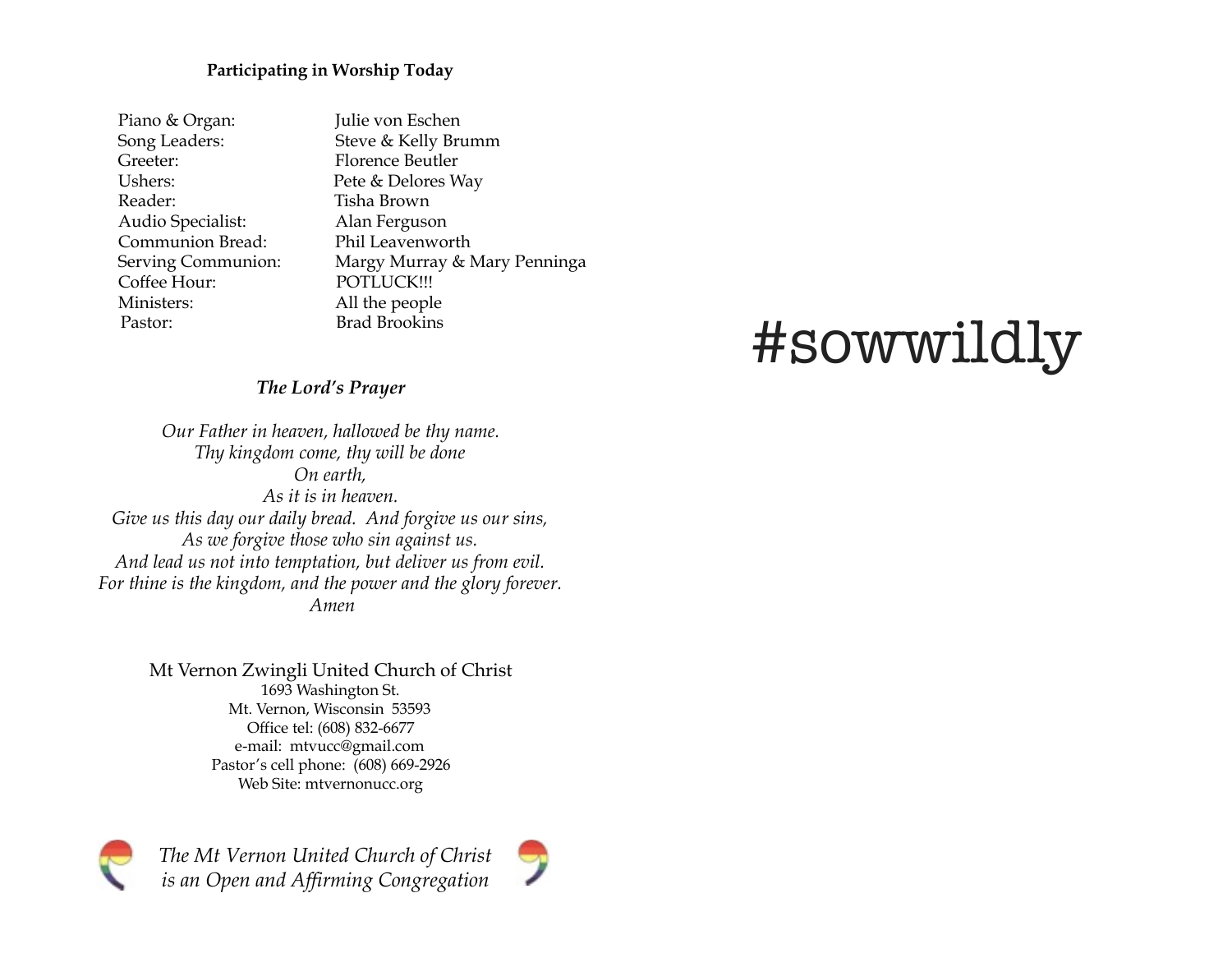Mt Vernon Zwingli United Church of Christ 7th Sunday after Pentecost July 23, 2017

**Greeting Silence Prelude** *Leaning on the Everlasting Arms* **Bringing in the Light**

**\* Call to Worship Psalm 43: 3,4** 

**L: O send out your light and your truth; let them lead us.**

P: Let them bring us to your holy hill and to your dwelling.

#### **ALL: Then we will go to the altar of God, to God our exceeding joy; and we will praise you with the harp, O God, our God.**

\* **Hymn** *Enter, Rejoice and Come In* (NCH #73 vs 1,2,4)

**\* Prayer (unison)** You call us to "live and move and have our being" in you, Gracious God. But in this strange season where we find ourselves right now we live in fear and move in distrust and division. We know there is something that should bind us together, but we can't find it. Our opinions are set and our differences are harsh. Forgive our unwillingness to be the neighbor to those with whom we differ. Break open our hearts with your love; teach us to care for all and welcome all. Renew us this morning to live as your people in the days ahead we pray, through Jesus Christ your Son. Amen.

#### **\* Assurance From II Corinthians 5. 17, 18**

*Anyone who is in Christ has become a new creation altogether. The old is finished and gone. Everything has been made new. By God's grace today you and I are forgiven and made whole, for which we all say:*

**\* …And so we sing!** 

*Breathe on me, Breath of God*

### **Story Box**

**What's Happening**

| <b>Offering</b> | <b>Dreams</b>                | Langston Hughes |
|-----------------|------------------------------|-----------------|
|                 | Hold fast to dreams          |                 |
|                 | For if dreams die            |                 |
|                 | Life is a broken-winged bird |                 |
|                 | That cannot fly.             |                 |
|                 | Hold fast to dreams          |                 |
|                 | For when dreams go           |                 |
|                 | Life is a barren field       |                 |
|                 | Frozen with snow             |                 |
| Dffertory (     | Worthu You are Worthu        |                 |

#### **Offertory** *Worthy, You are Worthy* **\* Response** *Praise God from Whom All Blessings Flow!*

#### **\* Prayer of Dedication (Unison)**

We bring these gifts out of gratitude, Generous God, for the abundance of your earth that feeds the abundance of our lives. Teach us to live in Jesus' name—to be careful citizens of your world and caring neighbors to your people, whoever they are and where ever they live. Amen.

#### **The Table of Our Lord**

#### **We are invited**

**Postlude** 

#### **Our Prayer of Thanksgiving and the Lord's Prayer**

*(The Lord's Prayer is printed on the back of your bulletin)*

| <b>1st Scripture Reading</b> |                        | Isaiah 55.10-13        |
|------------------------------|------------------------|------------------------|
| 2nd Scripture Reading        |                        | Matthew 13. 1-9; 18-23 |
| Sermon                       | #sowwildly             |                        |
| * Hymn                       | <b>Hymn of Promise</b> | (NCH 433)              |
| * Benediction                |                        |                        |